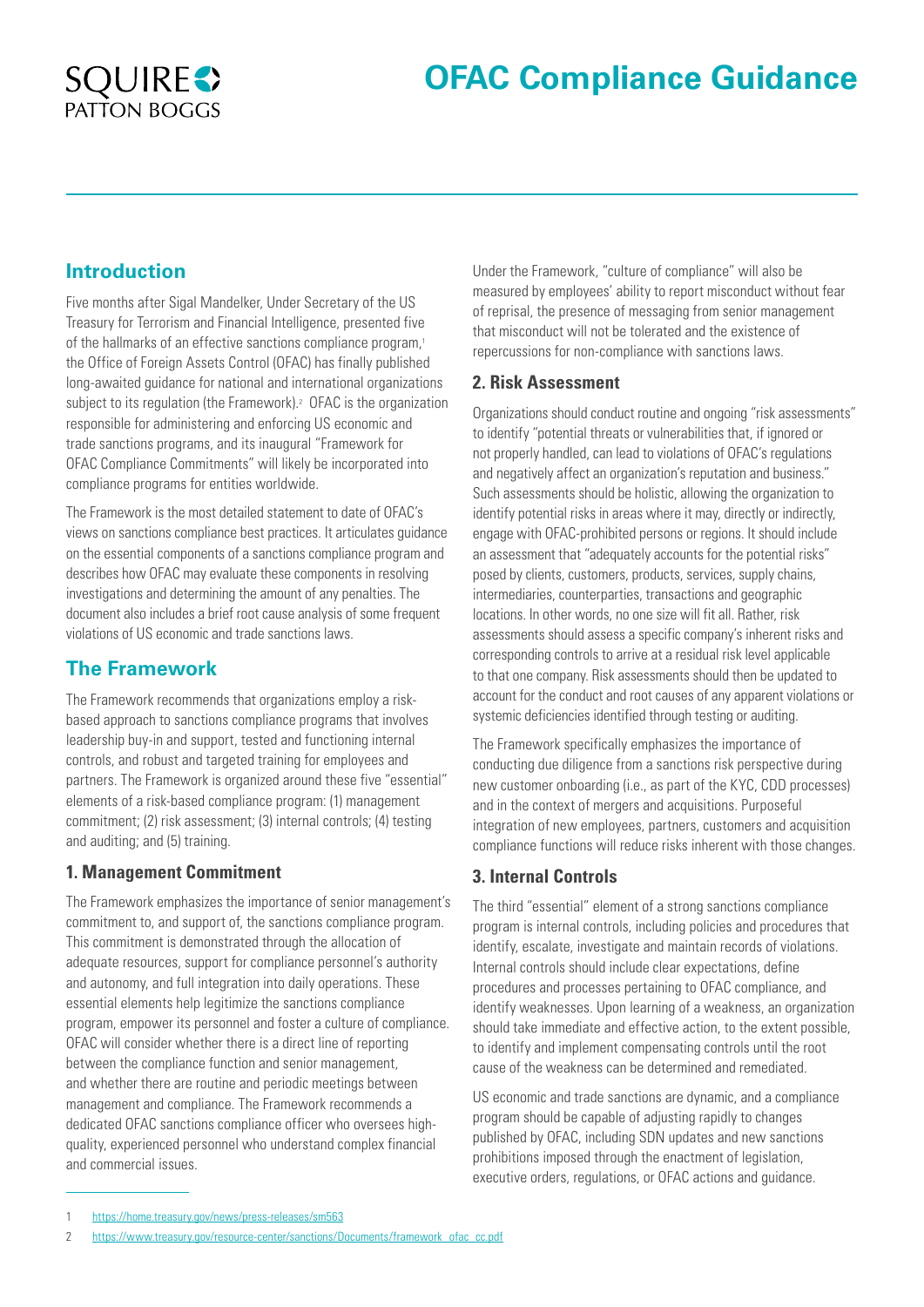## **4. Testing and Auditing**

The Framework emphasizes the importance of comprehensive, independent and objective audits in assessing the effectiveness of an organization's controls. The organization should enhance its program's technology as deficiencies are identified and updates become available. The audit function should be independent, with sufficient authority, skills, expertise and resources, though still accountable to senior management. Upon learning of a confirmed negative audit finding, the Framework recommends that an organization take immediate and effective action to identify and implement compensating controls until the root cause of the weakness can be determined and remediated.

## **5. Training**

Finally, the Framework highlights the need for periodic OFAC compliance-related training. Such training should be appropriately tailored in the following ways: to an entity's risk profile; to a trainee's specific role; scoped in a manner that is appropriate for the products and services the organization offers; specific for the types of customers, clients and partner relationships it maintains; and targeted to the geographic regions in which the organization operates.

OFAC will consider whether an organization holds its employees accountable for sanctions compliance training through assessments, and how the organization takes immediate and effective action to provide training upon learning of a confirmed negative testing result or audit finding, or other deficiency pertaining to its sanctions compliance program.

# **OFAC's Insights on "Root Causes"**

To assist organizations in designing, updating and amending their sanctions compliance programs, OFAC also provided a nonexhaustive list of root causes associated with apparent violations of the regulations administrated by OFAC. The list was generated from numerous enforcement actions where deficiencies or weaknesses were identified in a sanctions compliance program. This section is arguably more useful that the Framework itself because it provides OFAC's summary of particular deficiencies in sanctions compliance programs that contributed to OFAC's enforcement decisions in the past.

The included examples of root causes are as follows:

- 1. Lack of a formal, sanctions-specific compliance program
- 2. Misinterpretation of OFAC's regulations, including reckless conduct or negligent disregard of multiple warning signs
- 3. Facilitation of transactions by non-US persons and OFACsanctioned countries, regions or persons based on a misunderstanding of OFAC's regulations
- 4. Failure to recognize warning signs that US economic sanctions laws prohibit the export or re-export of US-origin goods, technology or services to OFAC-sanctioned persons or countries
- 5. Utilization of the US financial systems for commercial transactions with sanctioned parties where no organizations subject to US jurisdiction are involved in the underlying transaction
- 6. Failure to update sanctions-screening software to incorporate updates to the SDN List, include pertinent identifiers such as SWIFT Business Identifier Codes for designated, blocked or sanctioned financial institutions, or account for alternative spellings of prohibited countries or parties
- 7. Deficient, improper or incomplete due diligence regarding customer information, including ownership, geographic locations, counterparties and transactions
- 8. Decentralized compliance functions where personnel and decision-makers are scattered throughout various offices or business units, resulting in improper interpretation and inconsistent application of OFAC's regulations, lack of a formal escalation process to review high-risk customers or transactions, inefficient oversight and audit function, or miscommunications regarding the organization's sanctionsrelated policies and procedures
- 9. Utilization of non-standard payment or commercial practices, which are frequently attempts to evade or circumvent OFAC sanctions, or conceal illegal activity
- 10. The presence of individual bad actors within an organization who cause or facilitate violations of the regulations and make efforts to obfuscate and conceal their activities, even where robust sanctions compliance programs are in place

# **Key Analysis**

The OFAC Framework is not a revolutionary development in the world of compliance programs. It does not necessarily offer new insights into the constitution of strong versus weak compliance programs. However, it does serve as further evidence of a trend among US enforcement agencies to emphasize transparency and cooperation with regulated entities. Indeed, Ms. Mandelker presented her hallmarks of an effective sanctions compliance program expressly to "aid the compliance community in strengthening defenses against sanctions violations."3 Further, upon issuance of the Framework, Andrea Gacki, Director of OFAC, explained that it underscores a "commitment to engage with the private sector to further promote understanding of, and compliance with, sanctions requirements."<sup>4</sup>

Moreover, just last week, the Department of Justice released a similar update, titled, "Evaluation of Corporate Compliance Programs," providing guidance on how federal prosecutors will evaluate the effectiveness of a company's corporate compliance program.5 Additionally, the five necessary elements of a risk-based sanctions compliance program, per OFAC, generally accord with earlier guidance published by the Financial Crimes Enforcement Network (FinCEN) in order to assist financial institutions to strengthen Bank Secrecy Act (BSA) and anti-money-laundering (AML) compliance cultures.6

<sup>3</sup> <https://home.treasury.gov/news/press-releases/sm563>

<sup>4</sup> <https://home.treasury.gov/news/press-releases/sm680>

<sup>5</sup> <https://www.squirepattonboggs.com/en/insights/publications/2019/05/doj-updates-guidance-for-corporate-compliance-programs>

<sup>6</sup> <https://www.fincen.gov/resources/advisories/fincen-advisory-fin-2014-a007>